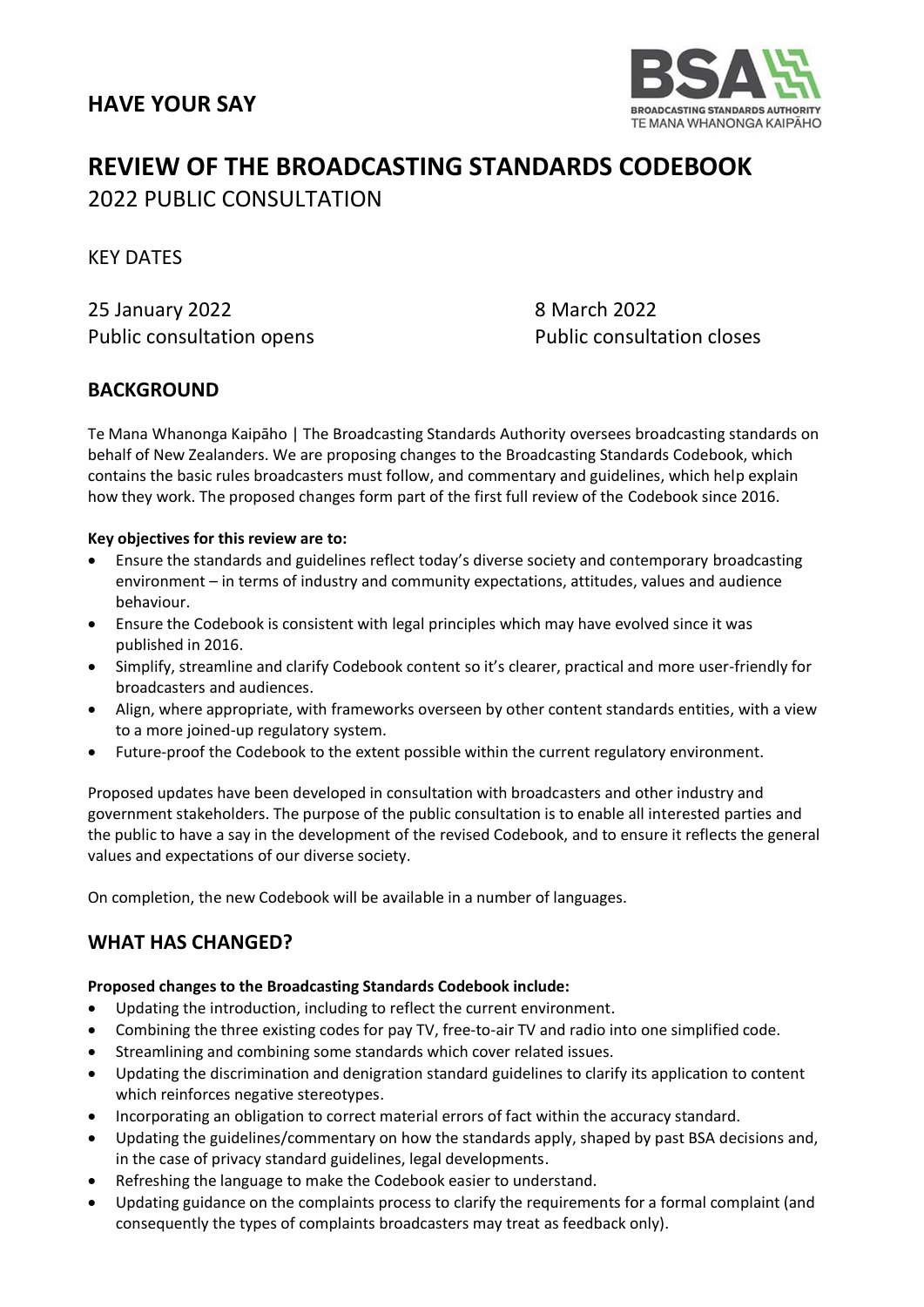# **SPECIFIC QUESTIONS**

# **We are now inviting public submissions on the new draft Codebook. In particular, we seek your views on the following:**

### **General**

- 1. Is it clearly written? If not, how would you improve it?
- 2. Is there anything else we could do to ensure it reflects the interests of Aotearoa/New Zealand's diverse community? If so, what?
- 3. Is the guidance under 'What is needed for my complaint to be 'a formal complaint?' helpful? If not, how would you improve it?
- 4. The review seeks to 'future proof' broadcasting standards in the face of an evolving media and regulatory environment. However, there are limits to what can be done within current law. Do you have any suggestions for 'future proofing' the Codebook?

# **Simplification/Streamlining**

- 5. The radio, free-to-air TV and pay TV codes have been combined (but with a view to preserving key differences between these codes):
	- a. Do you support this?
	- b. Do you have any suggestions to improve the Codebook on this topic?
- 6. The 'good taste and decency' and 'programme information' standards and aspects of the 'violence' standard have been combined into one 'offensive and disturbing content' standard:
	- a. Do you support this?
	- b. Do you have any suggestions to improve the Codebook on this topic?
- 7. The 'alcohol' and 'law and order' standards and aspects of the 'violence' standard have been combined into one 'promotion of illegal, dangerous or antisocial behaviour' standard:
	- a. Do you support this?
	- b. Do you have any suggestions to improve the Codebook on this topic?

# **Discrimination and Denigration**

8. Recognising the importance of freedom of expression, a 'high level of condemnation, often with an element of malice or nastiness' is generally required to breach this standard. Proposed amendments (guideline 4.2) recognise that 'reinforcing or embedding negative stereotypes' can be enough in some cases. Do you support this and, if not, why?

#### **Balance**

9. Amendments to the balance standard and commentary recognise that, given the current proliferation of media/information sources, balancing viewpoints will normally be available across time, different programmes or different media (such that complaints under this standard will rarely be upheld). Do you support this and, if not, why?

# **Accuracy**

- 10. The obligation to correct material errors of fact has been elevated from a 'guideline' to form part of the standard itself. Do you support this and, if not, why?
- 11. Amendments to the guidelines (guideline 6.1) clarify this standard's potential application with respect to analysis, comment or opinion (ie where facts referred to, or on which such content is based, are misleading). Do you support this and, if not, why?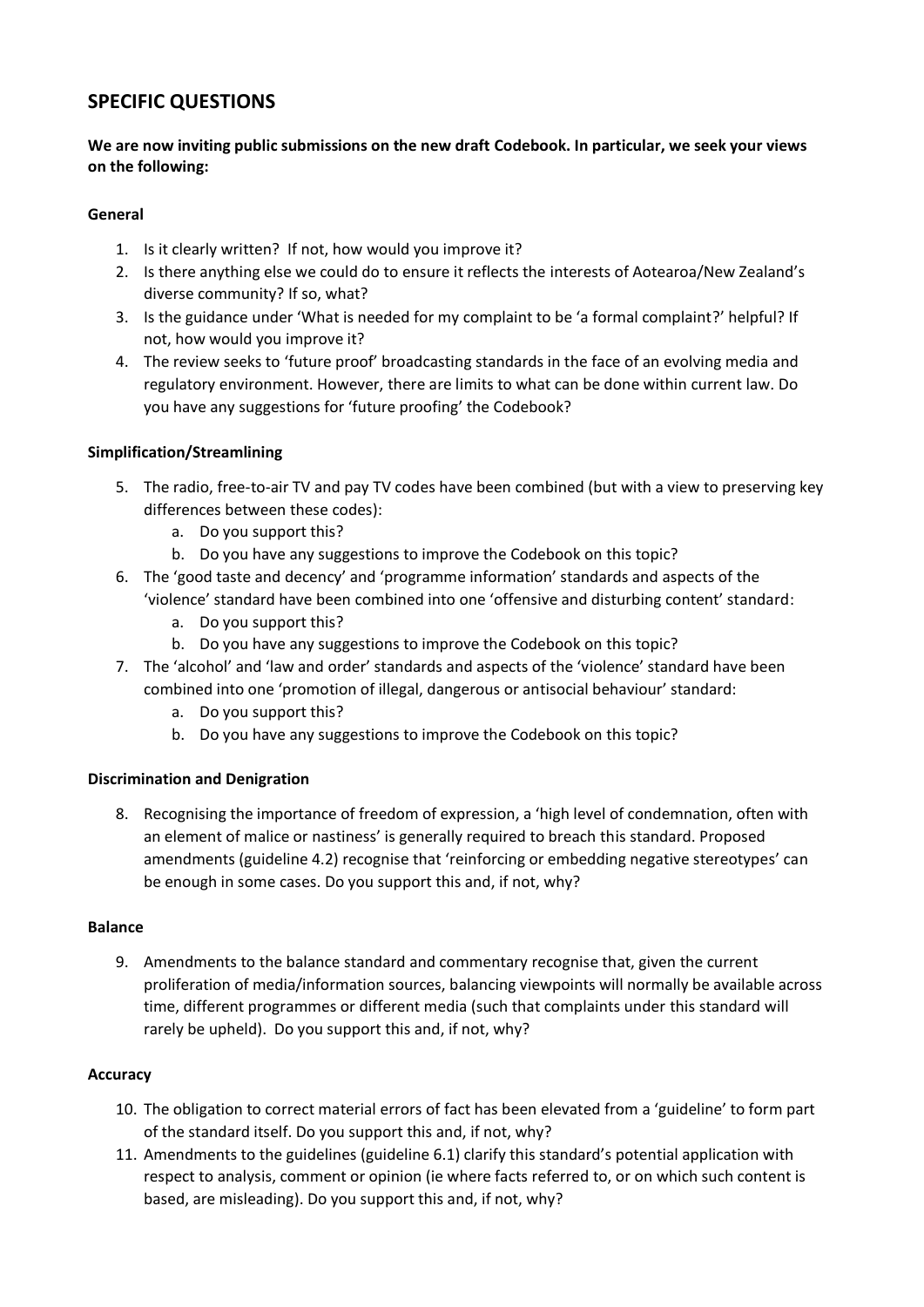#### **Privacy**

12. Recognising privacy law developments, guidelines to the privacy standard have been amended to remove the requirement that private information be disclosed in a way that is 'highly offensive to an objective reasonable person'. Factors that might previously have been considered in assessing offensiveness, are considered when assessing the 'reasonable expectation of privacy'. Do you support this and, if not, why?

**Other**

- 13. The BSA is reviewing its policy on third-party and fairness complaints. A draft is set out, below, in Appendix A. Do you have any issues with or suggestions for this policy?
- 14. The BSA is reviewing its policy on complainant name suppression (as set out, below, in Appendix B). Do you have any issues with or suggestions for this policy?
- 15. Do you have any other feedback on the Draft Codebook?

# **SUBMISSION PROCESS**

Public consultation opens on **25 January 2022** and will close at **5pm on 8 March 2022**. Submissions can be made online at [www.bsa.govt.nz,](https://www.bsa.govt.nz/code-review-consultation) or sent by email to info@bsa.govt.nz or by post to:

BSA PO BOX 9213 Wellington 6141

Any submission should include your full name, a contact phone number and email address, your physical address and advice regarding your preferred form of contact. Contact details of submitters will not be made public but may be used for questions and future consultation unless otherwise requested. You may wish to use the submission form available (but this is optional).

Any questions on the consultation process or about the BSA in general can be directed by email to us at info@bsa.govt.nz or call us on 0800 366 996.

#### **PUBLICATION OF SUBMISSIONS**

Your submission may be published on our website. Submissions may also be subject to disclosure under the Official Information Act 1982. If your submission contains sensitive material that you wish the BSA to withhold from publication on our website or under the Official Information Act, you should clearly identify the relevant information and the applicable grounds under which the BSA could seek to withhold the information.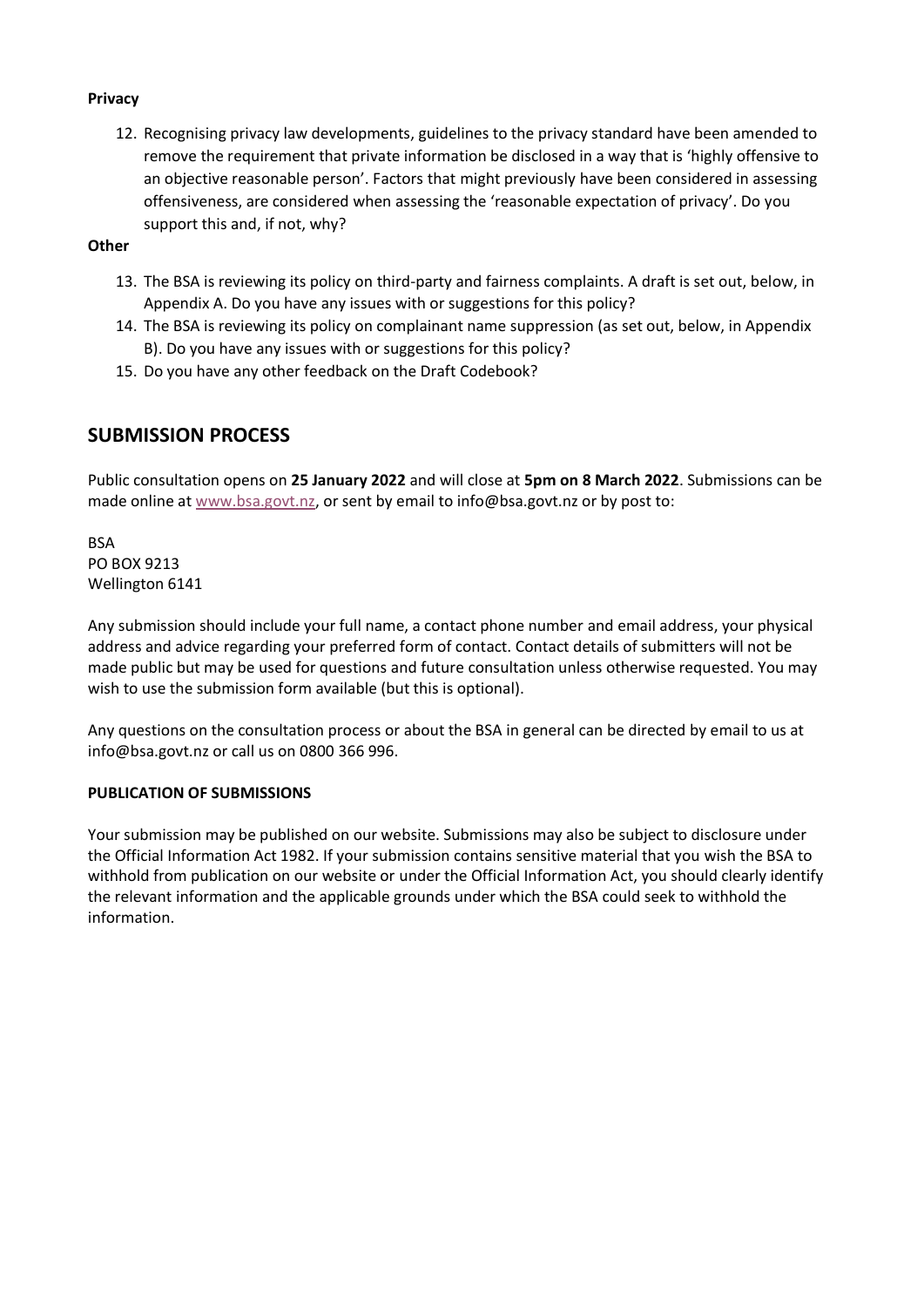### **Appendix A**

### **Draft Policy – Third Party Privacy and Fairness Complaints**

- 1. Broadcasters and the Broadcasting Standards Authority (**BSA**) are required to receive and consider formal complaints under the Broadcasting Act 1989 (**Act**) so long as those complaints comply with the Act's prescribed format for complaints. The Act places no restrictions on who might make a complaint. This reflects the BSA's role as a body to oversee and ensure the establishment and maintenance of prescribed broadcasting standards rather than as a tribunal to determine disputes between parties.
- 2. However, the Authority recognises that complaints made by third parties, alleging breach of another's privacy or unfairness to another individual/organisation, can create unique challenges and workload, eg:
	- 2.1 Privacy and fairness complaints by third parties can involve challenges where the party affected by the breach is unavailable to provide evidence regarding consent or the impact of the broadcast.
	- 2.2 Complaints from overseas have increased with the increase of material available online (given BSA's practice of accepting complaints about content originally accessed online if the complaint is based on the original TV or radio broadcast). Complaints from overseas present issues where the broadcast may have been experienced in a different context, and where the complaint may relate to matters of limited concern to the average New Zealander. There are also questions as to whether New Zealanders and New Zealand broadcasters should have to meet the costs of such complaints.
- 3. In some cases, it will be appropriate for the Authority to exercise its discretion, under s11(b) of the Act, to decline to determine such complaints. The Authority will consider the following factors when assessing whether or not any such complaint should be determined by the Authority:
	- (a) the seriousness of the alleged breach
	- (b) the likely consequences of the alleged breach
	- (c) the nature of the party affected by the breach (eg private individual, public figure or organisation/entity, local or overseas party)
	- (d) any vulnerability of the affected party (eg which might exacerbate the breach and/or prevent the affected party from complaining themselves)
	- (e) the complainant's connection to the affected party (eg unconnected concerned citizen, family/friend/business associate of affected party, or organisation with focus or expertise in relevant subject matter)
	- (f) whether the complaint is from an overseas person
	- (g) the number and nature of any other complaints received about the same matter
	- (h) any challenges likely to be presented in determining the complaint without the affected party's participation/evidence
	- (i) the level of public interest in the broadcast and the subject matter of the complaint.